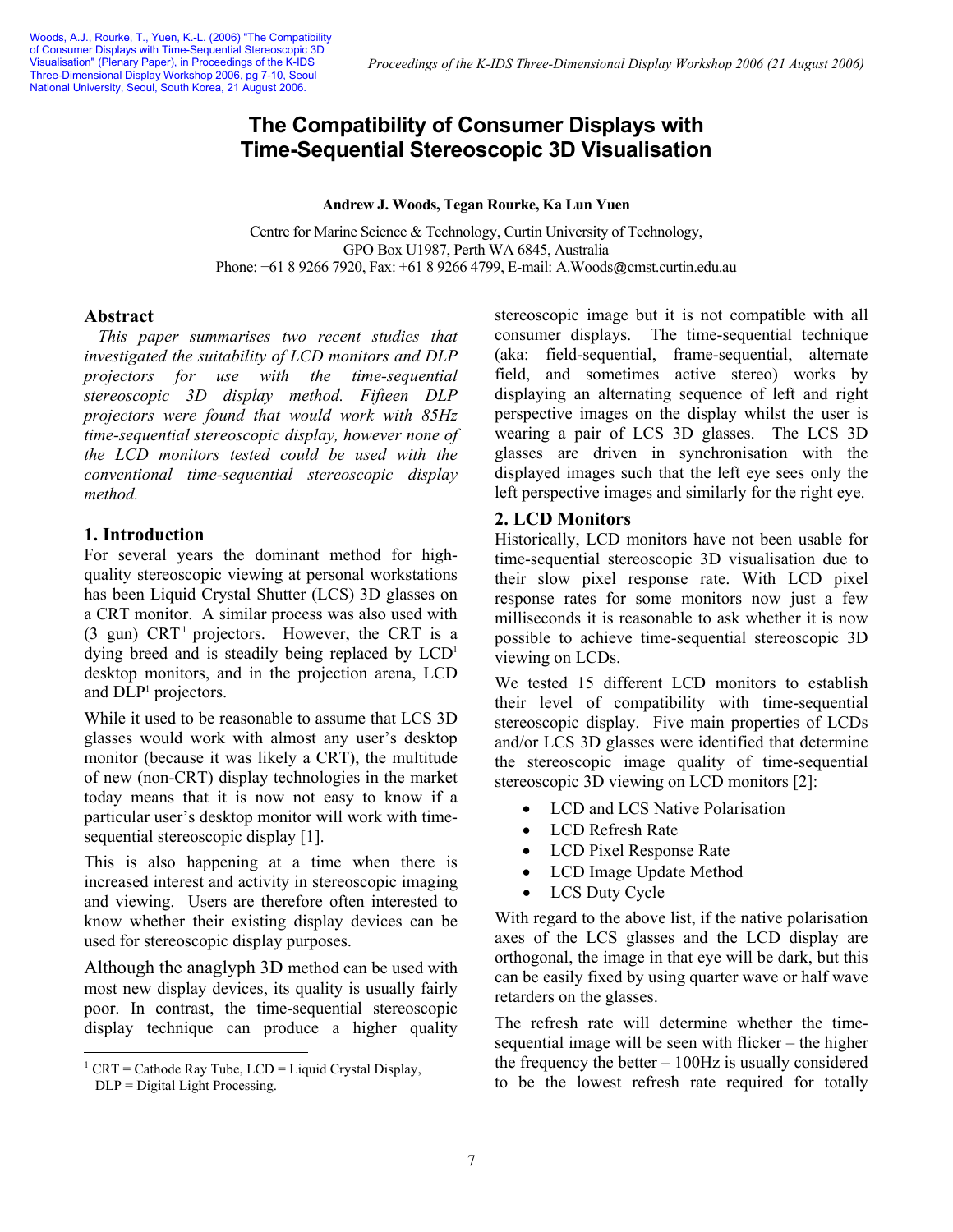flicker-free operation. The highest refresh rate on the LCD monitors that we tested was 85Hz.

If the LCD pixel response rate is greater than the time period of one frame, the pixel will not be able to stabilise in one state before the next time-sequential frame is drawn. With some LCD monitors now providing a pixel response rate of just a few milliseconds, there is sufficient time for each pixel to stabilise within the time period of one frame, but there is another property of (some/most) LCD monitors that prevents them being used for conventional timesequential stereoscopic display.

In all of the LCDs that we tested, a new image is written to the LCD one line at a time from the top of the screen to the bottom [3]. The time duration to update the whole screen was close to the time period of one frame. This scan-like image update method is illustrated in Figure 1. The vertical axis shows the vertical position on the LCD panel. The horizontal axis shows time. The thin diagonal line represents the addressing of each row of the LCD.

It is evident from Figure 1 that there is no one time





Figure 1: Time domain response of two LCD panels alternating between black and white at 75Hz for (a) a slow pixel response rate panel  $(21.7 \text{ms})^2$  and (b) a fast pixel response rate panel  $(5.7 \text{ms})^2$ .

when a single image is shown exclusively on the whole LCD panel. This means that there is no time when the shutters in LCS glasses could open and reveal exclusively a single perspective image.

In conventional time-sequential systems, LCS glasses are usually driven at  $\sim$ 50% duty cycle (the left shutter is open half of the time and closed the other half of the time, and vice versa for the right shutter). As can be seen from Figure 1, if a pair of LCS glasses operating at 50% duty cycle are used to view a timesequential image on one of these LCDs, there would be a significant amount of crosstalk between the two perspective views.

We found that by switching the LCS glasses with a very short duty cycle, letterboxing the image (black strips at the top and bottom of the screen), and using a short pixel response rate LCD monitor, we were able to achieve a stereoscopic image on part of the screen, however the image was very dim and is therefore not a practical long-term solution [4][5].

## **3. DLP Projectors**

The capability for some DLP projectors to be used with time-sequential stereoscopic display has been known for some time [6]. This is due to the extremely fast pixel response time  $(\sim 2 \mu s)$  of the DMD (Digital Micro-mirror Device) chip [7], the fact that the whole of the screen updates at once, and the capability of some DLP projectors to correctly display an alternating sequence of discrete left and right images.

Several DLP projectors are already available in the marketplace that are advertised as being "stereoready" and capable of 120Hz time-sequential stereoscopic display – available from suppliers such as Barco (Galaxy series), Christie Digital (Mirage series), and Infocus / Lightspeed Design Group (DepthQ).

A lesser known fact is that some consumer grade single-chip DLP projectors are also compatible with time-sequential stereoscopic display – although at lower refresh rates.

We tested 44 consumer grade single-chip DLP projectors to determine their level of compatibility with time-sequential stereoscopic display. Each projector was tested to establish: (1) whether the colour wheel synchronised with the incoming video signal, (2) whether there was crosstalk between alternate fields or frames, (3) the maximum frequency

 $\overline{a}$ 2 Black-to-White (BTW) plus White-to-Black (WTB) transition time as measured between 10% and 90% thresholds.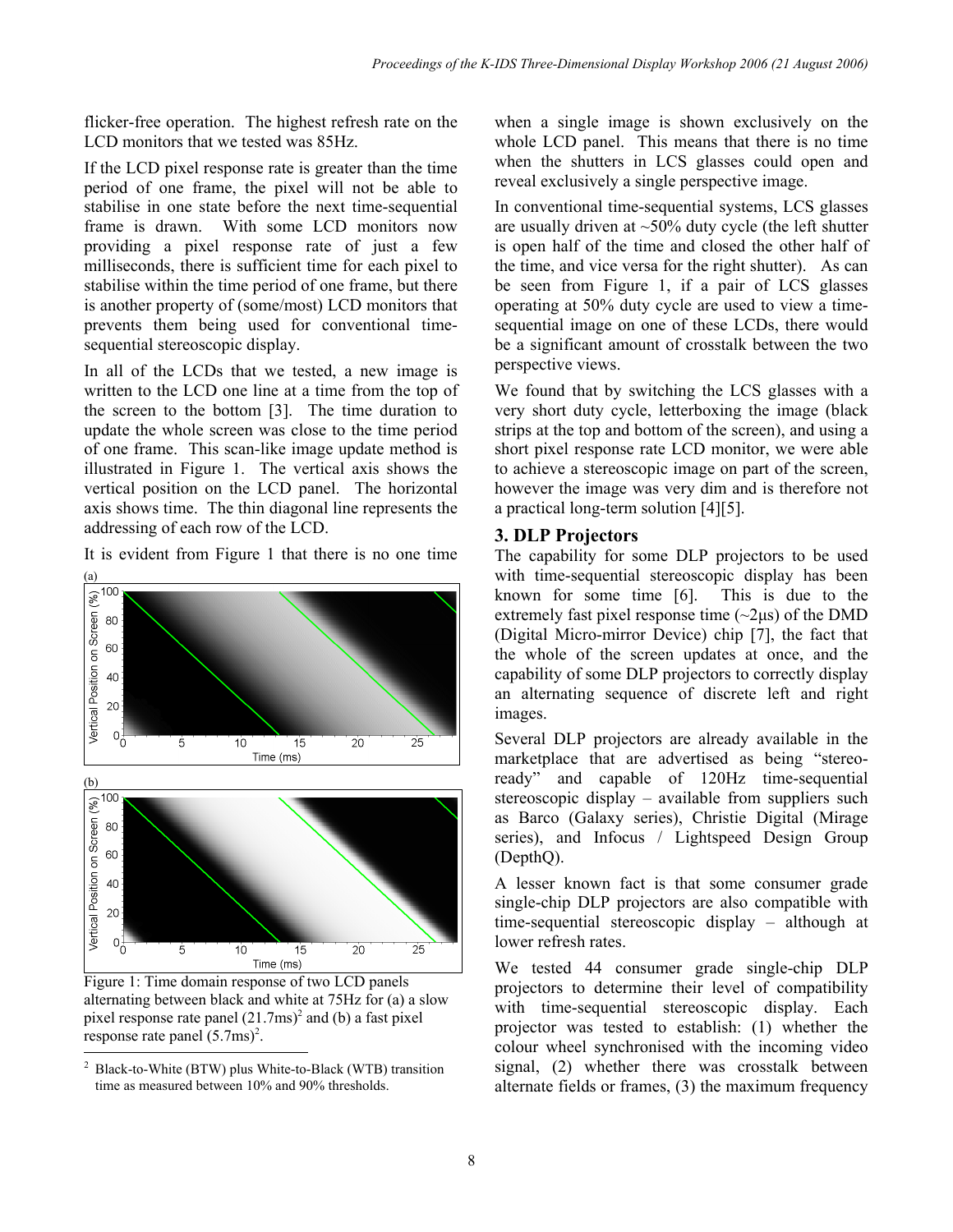at which the projector would work in stereo, (4) the time delay between the incoming video signal and the displayed images, (5) whether the projector converted interlaced video sources to progressive format in a 3D compatible way, and (6) the colour wheel speed at various video input frequencies.

Fifteen projectors were found to work well at up to 85Hz stereo in VGA mode. 23 projectors would work at 60Hz stereo in VGA mode. 35 projectors were found to be compatible with progressive component video (480P and 576P) at refresh rates of 60Hz and 50Hz [8][9]. In controlled circumstances there will only be a slight amount of flicker visible with 85Hz stereo. Ordinarily, however, 60Hz and 50Hz stereo produce significant flicker<sup>3</sup>.

The projectors that were found to be compatible with 85Hz VGA time-sequential stereoscopic display are listed in Table 1. The table also lists the time offset (from the trailing edge of the vertical sync signal to the start of image display), and the native resolution of the projector.

Table 1: Consumer DLP projectors found to be compatible with 85Hz VGA time-sequential stereoscopic display.

| <b>Projector Make/Model</b> | Time Offset (ms) | <b>Resolution</b> |
|-----------------------------|------------------|-------------------|
| Acer PD322                  | 0.96             | 1024x768          |
| Acer PD523                  | 0.96             | 1024x768          |
| Acer PH110                  | 0.31             | 854x480           |
| BenQ MP610                  | 0.58             | 800x600           |
| BenQ PB6240                 | 0.55             | 1024x768          |
| <b>Boxlight Raven</b>       | not measured     | 800x600           |
| Casio XJ-360                | 0.35             | 1024x768          |
| NEC LT35                    | 0.42             | 1024x768          |
| Optoma EP719                | not measured     | 1024x768          |
| Optoma EP739                | not measured     | 1024x768          |
| Plus U4-237                 | not measured     | 1024x768          |
| Plus U <sub>5</sub>         | 0.94             | 1024x768          |
| Sharp XR-10X                | 0.30             | 1024x768          |
| Toshiba TDP-S8              | 0.53             | 800x600           |
| Yamaha DPX-530              | 0.42             | 1024x576          |

The time offset is important because if the time-offset is significant, and the switching of the LCS glasses is not adjusted accordingly, a significant amount of

 $\overline{a}$ 

image crosstalk could occur. The largest time offset measured at 85Hz was 0.96ms, which corresponds to 8% of the time period for one frame – this could result in a noticeable amount of crosstalk if not corrected. A custom LCS glasses driver was developed as part of this project to allow the switching of the LCS glasses to be time-offset by an adjustable amount.

More details about compatible and incompatible consumer projectors will be available in [8] and [9]. The 120Hz stereo-ready projectors do not appear in Table 1 and can be found by visiting the websites of the companies listed previously.

One other aspect of interest about the operation of most of the 85Hz capable projectors listed above is that the colour wheel speed drops down from 2x at 60Hz to 1.5x at 85Hz. "2x colour wheel speed" means that the colour wheel performs two colour



Figure 2: Illustration of (a) 2x and (b) 1.5x colour wheel speed at frame rates of 60Hz and 85Hz respectively (for an example 85Hz stereo capable single-chip DLP projector).

<sup>3</sup> Perceived flicker can be reduced by reducing image brightness and room brightness.